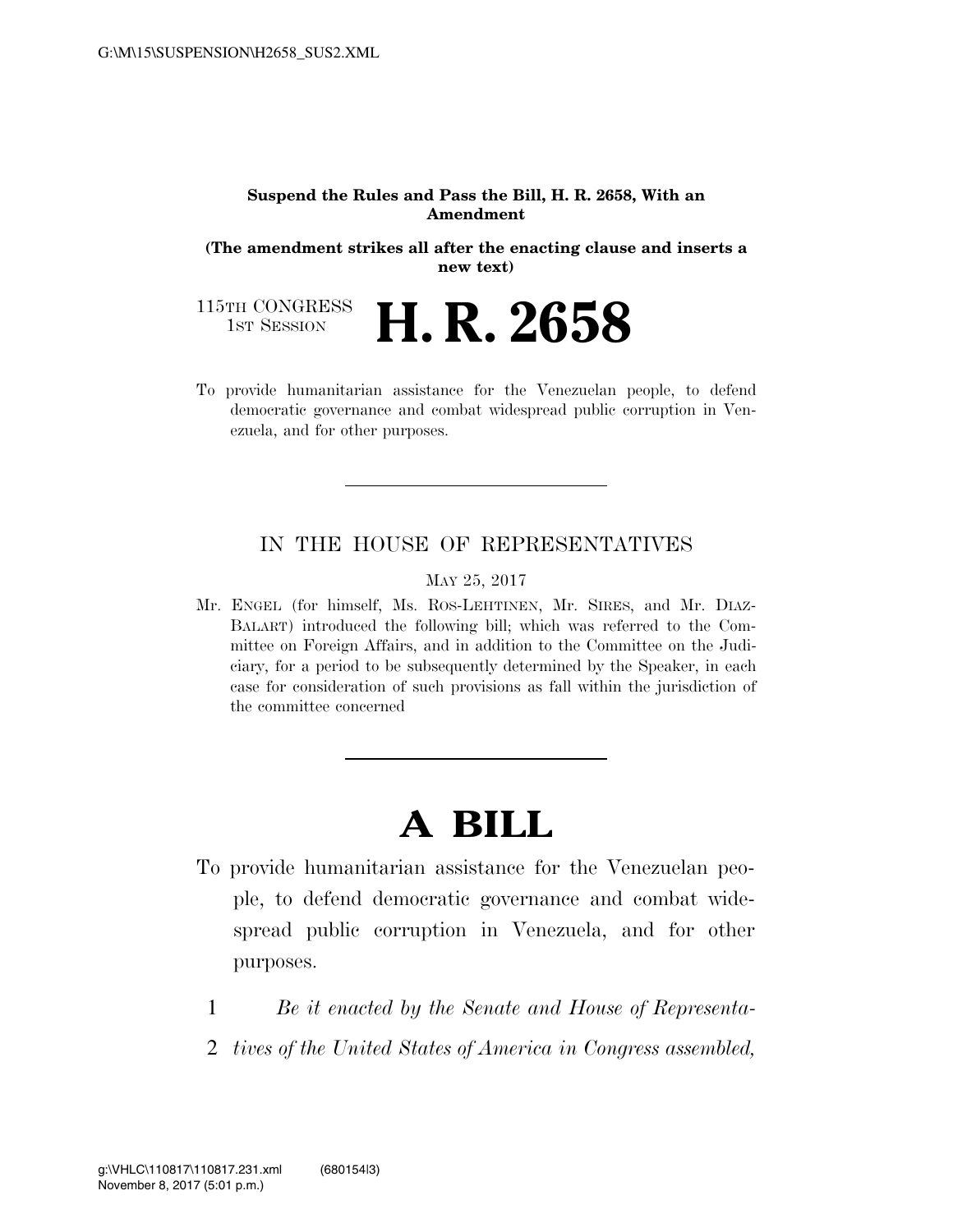#### 1 **SECTION 1. SHORT TITLE; TABLE OF CONTENTS.**

- 2 (a) SHORT TITLE.—This Act may be cited as the
- 3 ''Venezuela Humanitarian Assistance and Defense of
- 4 Democratic Governance Act of 2017''.
- 5 (b) TABLE OF CONTENTS.—The table of contents for
- 6 this Act is as follows:
	- Sec. 1. Short title; table of contents.
	- Sec. 2. Findings.
	- Sec. 3. Sense of Congress.
	- Sec. 4. Requirement for strategy to provide humanitarian assistance to the people of Venezuela.
	- Sec. 5. Requirement for strategy to coordinate international humanitarian assistance.
	- Sec. 6. Support for efforts at the United Nations on the humanitarian and political crisis in Venezuela.
	- Sec. 7. Support for Organization of American States Inter-American Democratic Charter.
	- Sec. 8. Concerns and report on the involvement of Venezuelan officials in corruption and illicit narcotics trafficking.
	- Sec. 9. Sanctions on persons responsible for public corruption and undermining democratic governance in Venezuela.
	- Sec. 10. Concerns over PDVSA transactions with Rosneft.
	- Sec. 11. Report on activities of certain governments in Venezuela.

#### 7 **SEC. 2. FINDINGS.**

- 8 Congress makes the following findings:
- 9 (1) The deterioration of democratic governance 10 and the economic crisis in Venezuela have led to an 11 unprecedented humanitarian situation in which peo-12 ple are suffering from severe shortages of essential 13 medicines and basic food products.
- 14 (2) According to the World Health Organiza-
- 15 tion, Venezuela had a shortage of necessary medica-
- 16 tions and medical supplies of—
- 17 (A) 55 percent in 2014;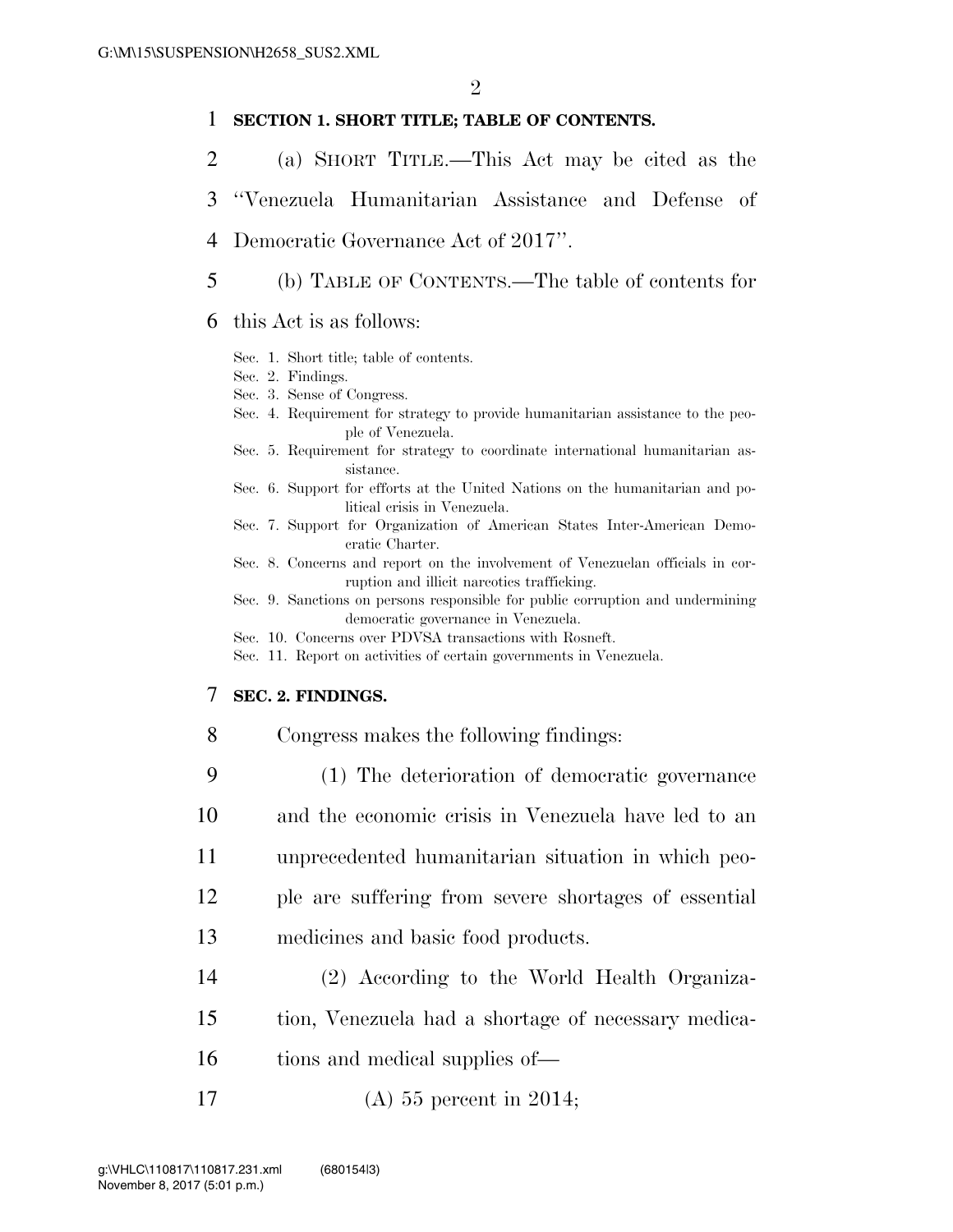| $\mathbf{1}$   | $(B)$ 67 percent in 2015; and                        |
|----------------|------------------------------------------------------|
| 2              | $(C)$ 75 percent in 2016.                            |
| 3              | (3) According to a Human Rights Watch 2016           |
| $\overline{4}$ | report, it is increasingly difficult for many Ven-   |
| 5              | ezuelans, particularly those in lower- or middle-in- |
| 6              | come families, to obtain adequate nutrition and      |
| 7              | there are reports of symptoms of malnutrition, par-  |
| 8              | ticularly in children.                               |
| 9              | (4) Maternal deaths in Venezuela increased by        |
| 10             | 66 percent from 2015 to 2016 while infant deaths     |
| 11             | increased by 30 percent.                             |
| 12             | $(5)$ There were $240,000$ confirmed malaria         |
| 13             | cases in Venezuela in 2016—a 76 percent increase     |
| 14             | over 2015.                                           |
| 15             | (6) A survey—conducted jointly by the Central        |
| 16             | University of Venezuela, the Andrés Bello Catholic   |
| 17             | University, and the Simón Bolivar University-        |
| 18             | found that almost 75 percent of Venezuelans lost an  |
| 19             | average of at least 19 pounds in 2016 as a result    |
| 20             | of a lack of proper nutrition amidst the country's   |
| 21             | economic crisis.                                     |
| 22             | (7) Despite massive shortages of basic food-         |
| 23             | stuffs and essential medicines, Nicolás Maduro has   |
| 24             | rejected repeated requests from the Venezuelan Na-   |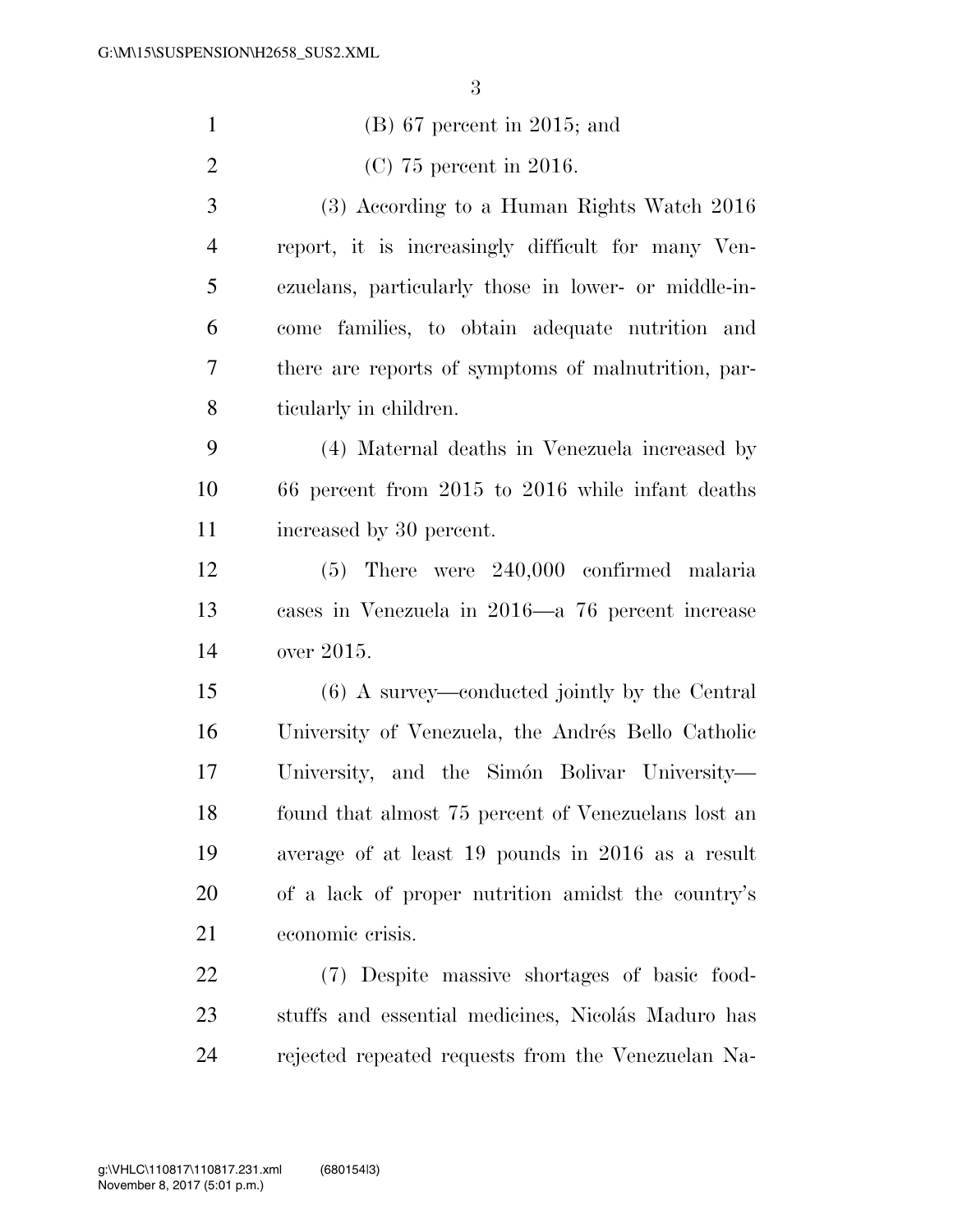| tional Assembly and civil society organizations to |  |
|----------------------------------------------------|--|
| bring humanitarian aid into the country.           |  |

 (8) The International Monetary Fund has esti- mated that in Venezuela in 2016 the country's gross domestic product contracted by 12 percent and infla- tion rate reached 720 percent, and has stated that Venezuela had the worst growth and inflation per-formance in the world.

 (9) The International Monetary Fund has not convened an Article IV Executive Board consultation for Venezuela since September 13, 2004, which greatly limits the extent of information available to the international community about the severity of the Venezuelan economic crisis.

 (10) Venezuela's political, economic, and hu- manitarian crisis is fueling social tensions that are resulting in growing incidents of public unrest, looting, violence among citizens, and an exodus of Venezuelans abroad.

 (11) These social distortions are taking place amidst an alarming climate of criminal violence. Ac- cording to the United Nations Office on Drug and Crime, Caracas, Venezuela had the highest per cap- ita homicide rate of any capital city in the world in 2015 at 120 murders per 100,000 citizens.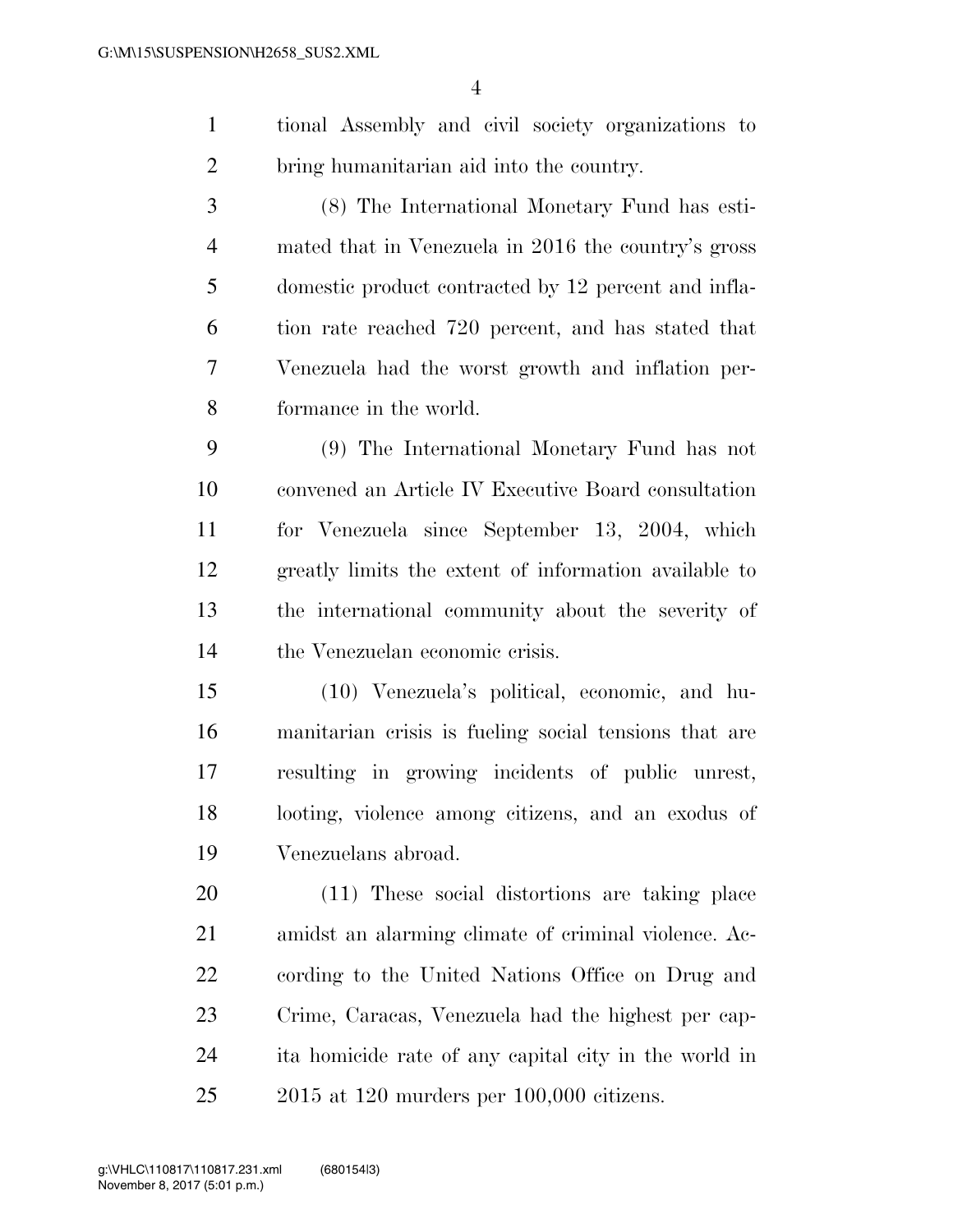(12) In 2016, 18,155 Venezuelans submitted asylum requests in the United States, which was the greatest number of requests by any nationality, ac- cording to U.S. Citizenship and Immigration Serv-ices.

 (13) International and domestic human rights groups, such as Foro Penal Venezolano, recognize more than 600 political prisoners in Venezuela, in- cluding opposition leader and former Chacao mayor 10 Leopoldo López, Judge María Lourdes Afiuni, Cara- cas Mayor Antonio Jose´ Ledezma Dı´az, National Assembly Deputy Gilber Caro, and former San Cris-tobal mayor Daniel Ceballos.

 (14) According to media accounts, over 125 people lost their lives as the result of public dem- onstrations and protests in Venezuela since April 2017.

#### **SEC. 3. SENSE OF CONGRESS.**

19 It is the sense of Congress that—

20 (1) Nicolás Maduro should permit the delivery of international humanitarian assistance to address the widespread and deeply concerning shortages of essential medicines and basic food products faced by the people of Venezuela;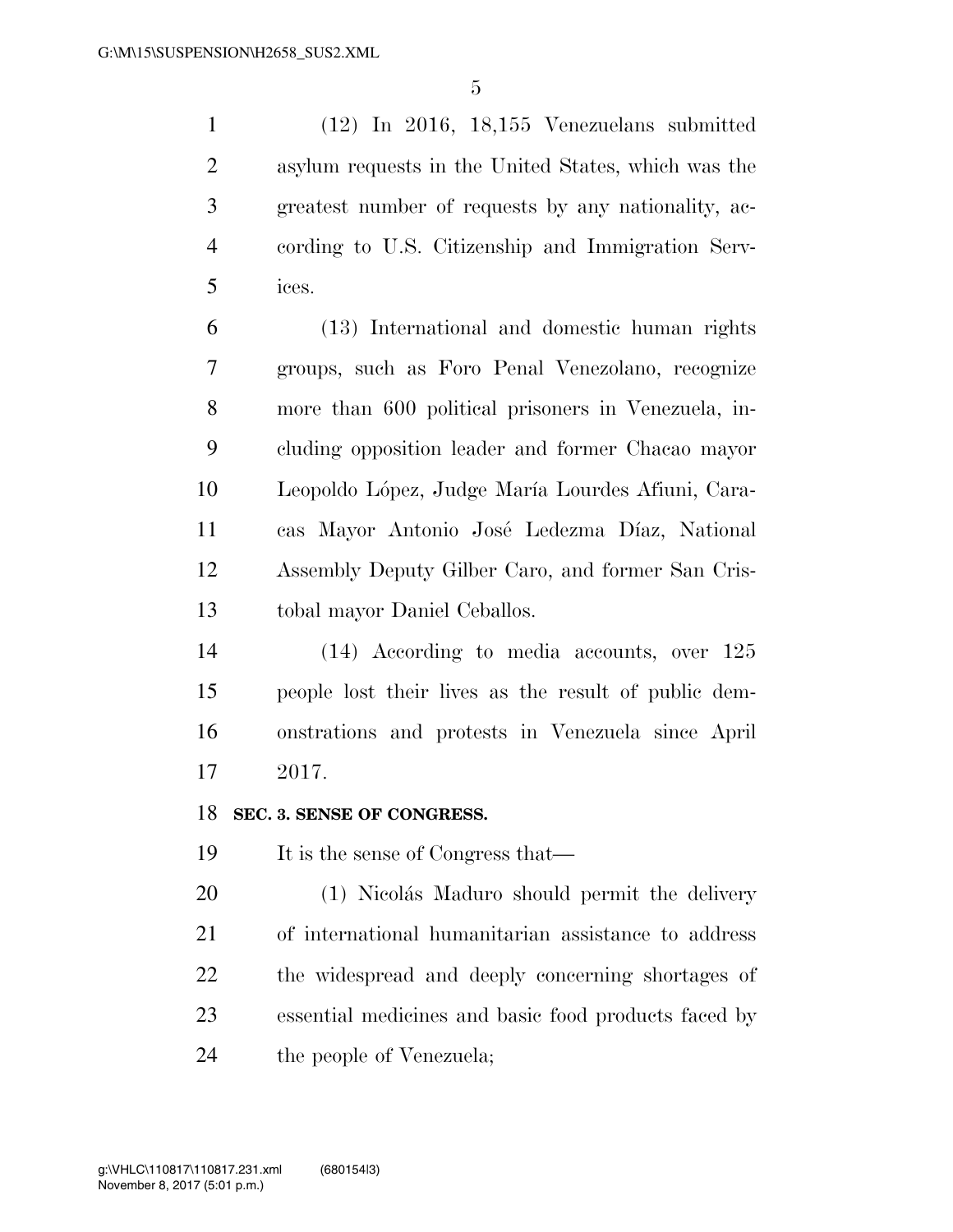(2) it is in the best interest of the Venezuelan people for the Government of Venezuela to engage with multilateral institutions to ameliorate the ef- fects of the country's ongoing economic, social, and humanitarian crisis;

 (3) Nicola´s Maduro should immediately release all political prisoners and respect internationally rec- ognized human rights in order to facilitate the con- ditions for political negotiations and dialogue in Venezuela;

11 (4) Nicolás Maduro and the Supreme Tribunal of Justice of Venezuela should take steps to rein- state the full powers and authorities of the National Assembly of Venezuela in accordance with the Con-stitution of the Bolivarian Republic of Venezuela;

 (5) Venezuela's National Electoral Council should establish a specific timeline to hold national, regional, and municipal elections in accordance with the Constitution of the Bolivarian Republic of Ven- ezuela and allow supervision of credible international electoral observers; and

 (6) the United States should support meaning- ful efforts towards a substantive dialogue through which all parties uphold their commitments and agree to specific deadlines to restore respect for Ven-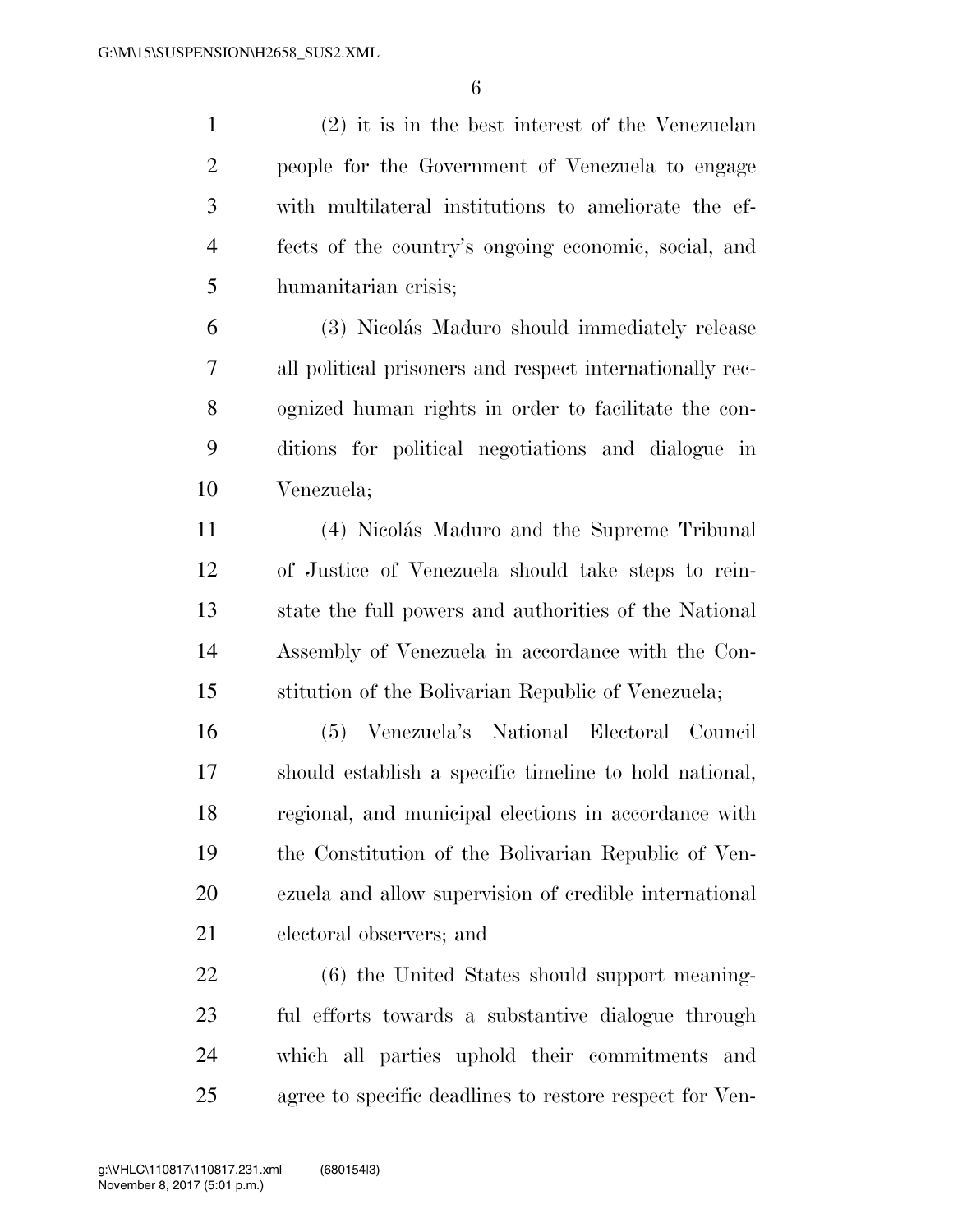ezuela's constitutional mechanisms and resolve the country's political, economic, and humanitarian cri-sis.

## **SEC. 4. REQUIREMENT FOR STRATEGY TO PROVIDE HU- MANITARIAN ASSISTANCE TO THE PEOPLE OF VENEZUELA.**

 (a) IN GENERAL.—Not later than 90 days after the date of the enactment of this Act, the Secretary of State, in coordination with the Administrator of the United States Agency for International Development, shall submit to the Committee on Foreign Affairs of the House of Rep- resentatives, the Committee on Foreign Relations of the Senate, the Committee on Appropriations of the House of Representatives and the Committee on Appropriations of the Senate a strategy to provide humanitarian assistance to the people of Venezuela through credible and inde- pendent nongovernmental organizations operating in Ven- ezuela or in neighboring countries to alleviate the suffering of the Venezuelan people.

 (b) MATTERS TO BE INCLUDED.—The strategy re-quired under subsection (a) shall include the following:

 (1) A description of how and to what extent the following assistance will be provided:

 (A) Public health commodities for Ven-ezuelan health facilities and services, including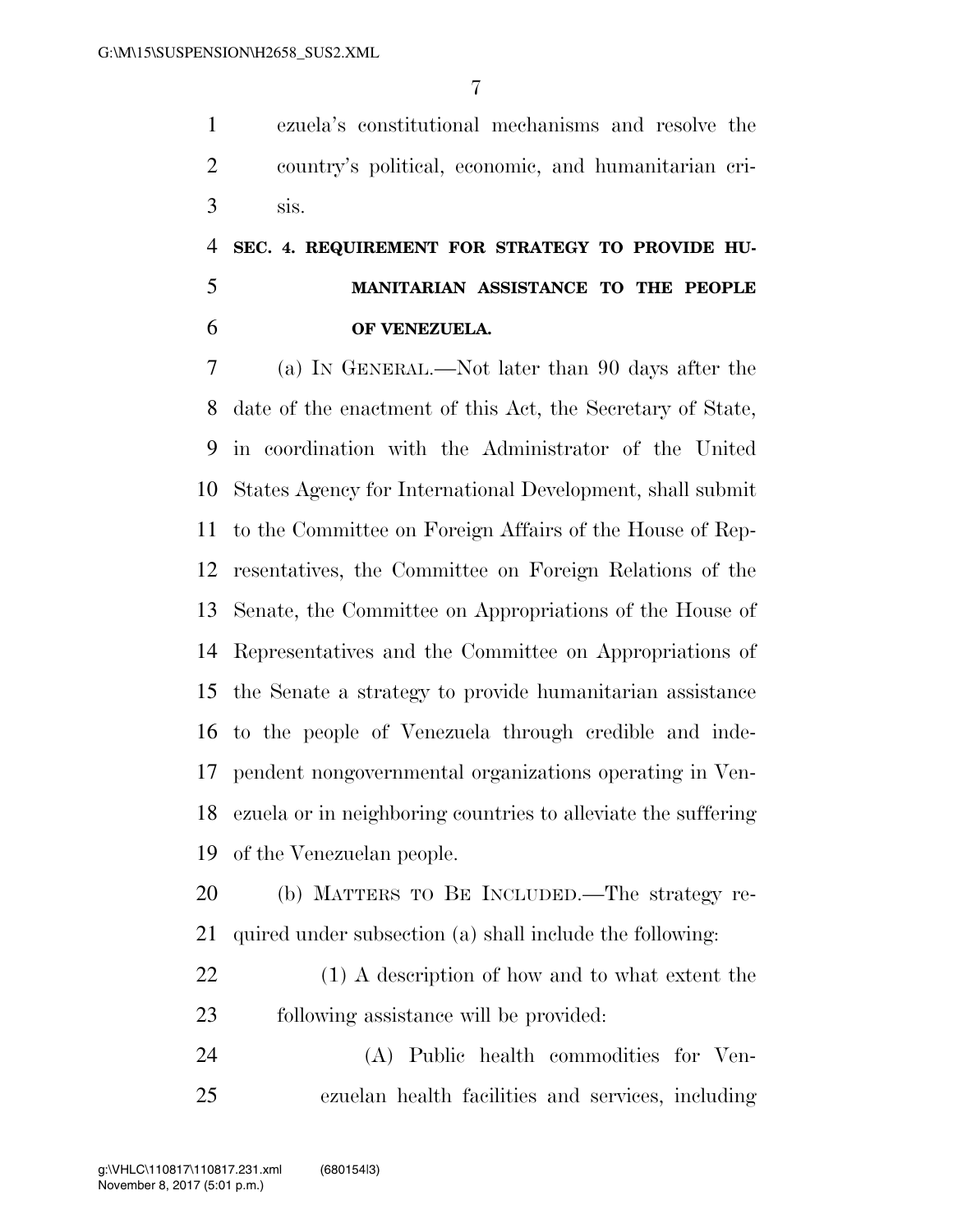| medicines on the World Health Organization's                  |
|---------------------------------------------------------------|
| List of Essential Medicines and basic medical                 |
| supplies and equipment.                                       |
| (B) Basic food commodities and nutritional                    |
| supplements needed to address growing mal-                    |
| nutrition and improve food security for the peo-              |
| ple of Venezuela, with a specific emphasis on                 |
| the most vulnerable populations.                              |
| (C) Technical assistance to ensure health                     |
| and food commodities are appropriately se-                    |
| lected, procured, and distributed, predominantly              |
| through local nongovernmental organizations.                  |
| (2) An identification of United States Agency                 |
| for International Development best practices in de-           |
| livering humanitarian assistance and how such best            |
| practices are being utilized in providing humani-             |
| tarian assistance to Venezuela.                               |
| 18 SEC. 5. REQUIREMENT FOR STRATEGY TO COORDINATE             |
| <b>INTERNATIONAL</b><br><b>HUMANITARIAN</b><br><b>ASSIST-</b> |
| ANCE.                                                         |
| (a) SENSE OF CONGRESS.—It is the sense of Con-                |
|                                                               |
| gress that the appropriate United Nations humanitarian        |
|                                                               |

sessment on—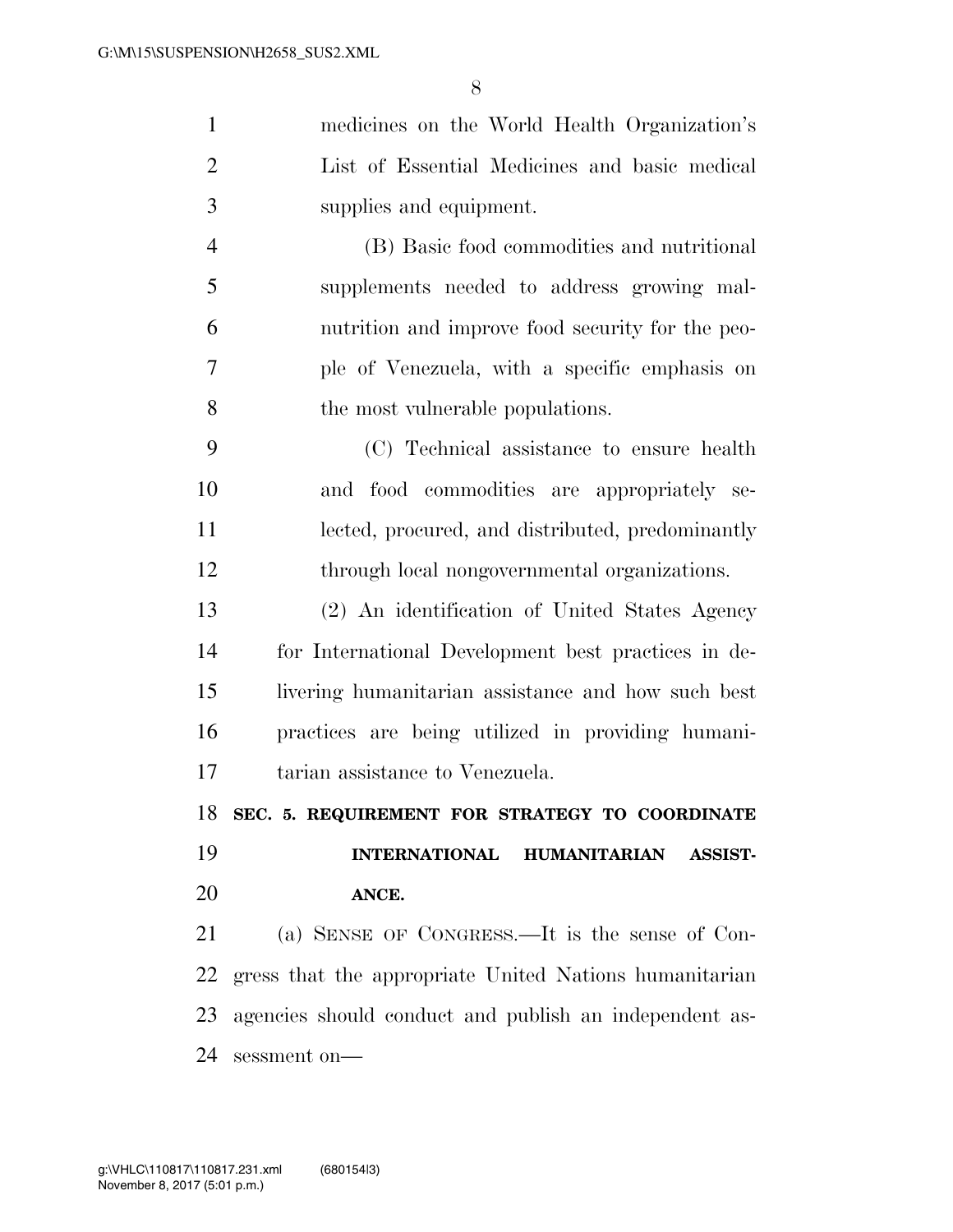(1) the extent and impact of the shortages of food and medicine in Venezuela; and

 (2) the efforts needed to resolve such shortages. (b) STRATEGY.—Not later than 90 days after the date of the enactment of this Act, the Secretary of State, in consultation with the Administrator of the United States Agency for International Development, shall submit a multi-year strategy to the Committee on Foreign Rela- tions of the Senate and the Committee on Foreign Affairs of the House of Representatives that—

 (1) describes how the United States will secure support from international donors, including re- gional partners in Latin America and the Caribbean, for the provision of humanitarian assistance to the people of Venezuela; and

 (2) identifies governments that are willing to provide financial and technical assistance for the provision of such humanitarian assistance to the people of Venezuela and a description of such assist-ance.

## **SEC. 6. SUPPORT FOR EFFORTS AT THE UNITED NATIONS ON THE HUMANITARIAN AND POLITICAL CRI-SIS IN VENEZUELA.**

 (a) INITIAL EFFORTS.—The President shall instruct the Permanent Representative of the United States to the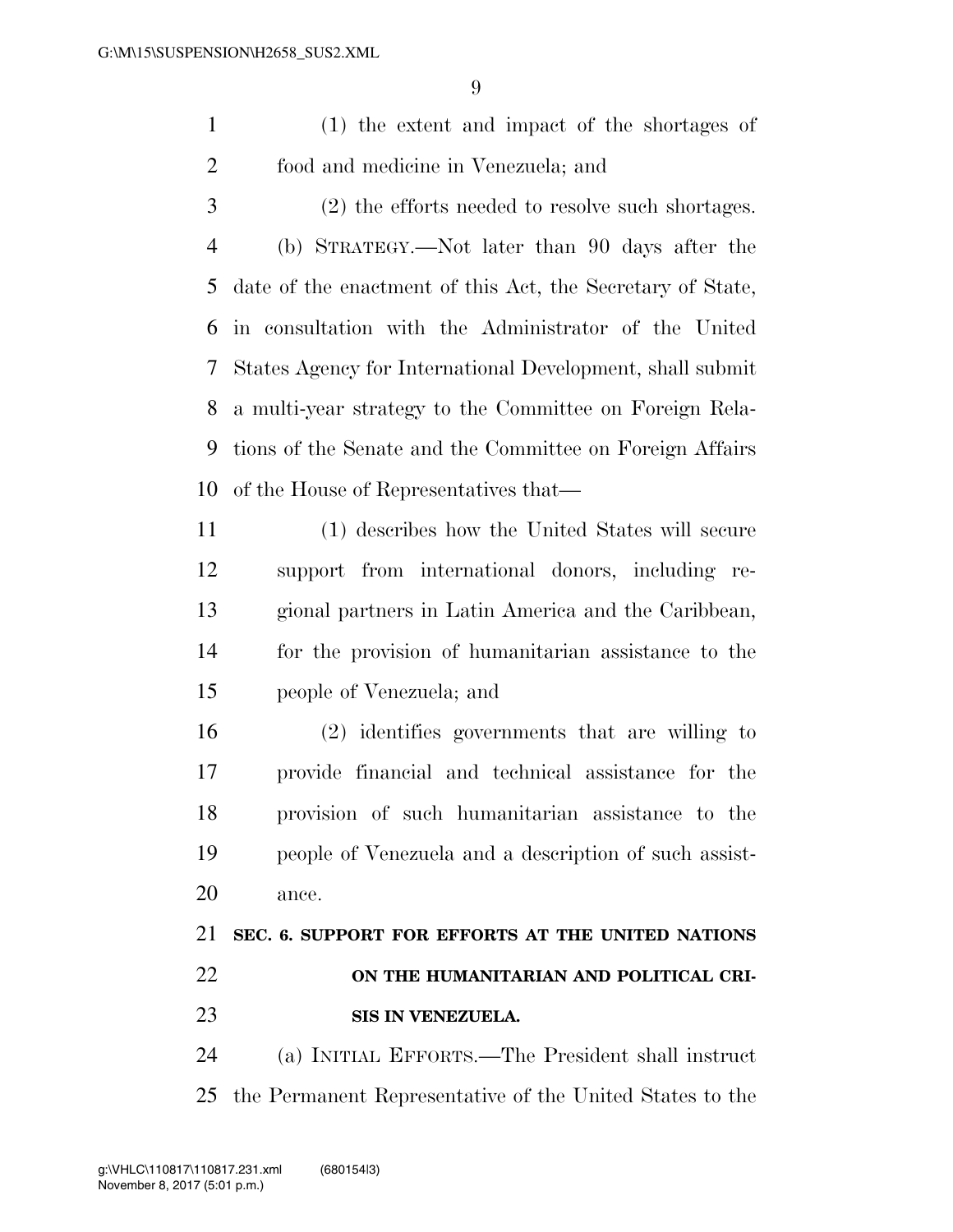United Nations to use the voice and vote of the United States to secure the necessary votes—

- (1) to place the humanitarian and political cri- sis in Venezuela on the agenda at the United Na-tions; and
- (2) to secure a Presidential Statement from the United Nations urging the Government of Venezuela to allow the delivery of humanitarian relief and to lift bureaucratic impediments or any other obstacles so that independent nongovernmental organizations can provide the proper assistance to the people of Venezuela without any interference by such govern-ment.
- (b) ADDITIONAL EFFORTS.—

 (1) IN GENERAL.—If the Government of Ven- ezuela refuses to allow the delivery of humanitarian relief and lift bureaucratic impediments and any 18 other obstacles described in subsection  $(a)(2)$ , then beginning not later than 30 days after the conclu- sion of the efforts of the United Nations described in such subsection, the President shall instruct the Permanent Representative of the United States to the United Nations to use the voice and vote of the United States to secure the adoption of a resolution described in paragraph (2).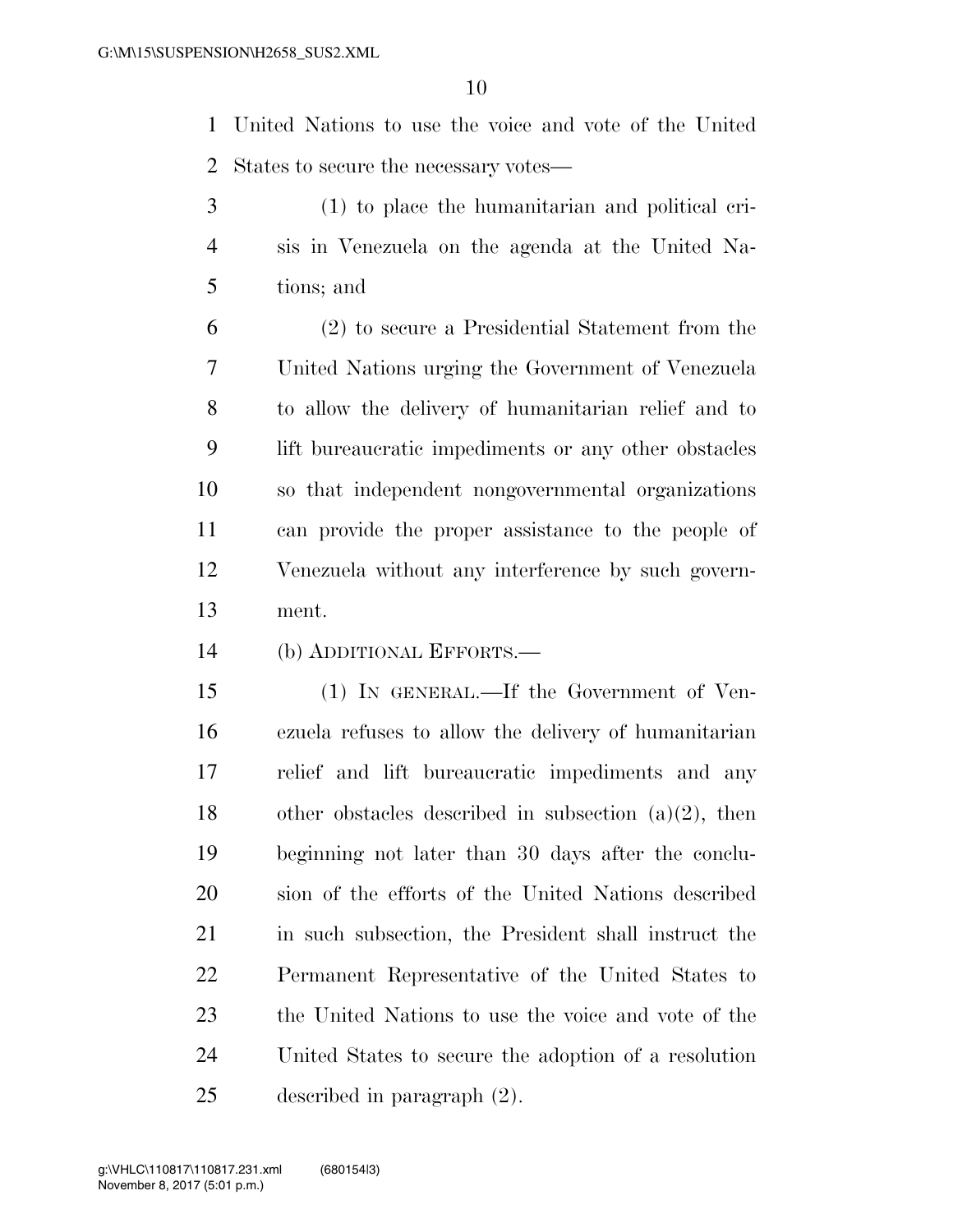| $\mathbf{1}$   | (2) RESOLUTION DESCRIBED.—The resolution                    |
|----------------|-------------------------------------------------------------|
| $\overline{2}$ | of the United Nations described in paragraph (1) is         |
| 3              | a resolution—                                               |
| $\overline{4}$ | (A) directing the Government of Venezuela                   |
| 5              | to promptly allow safe and unhindered access                |
| 6              | for humanitarian agencies and their imple-                  |
| 7              | menting partners, including possible support                |
| 8              | from neighboring countries; and                             |
| 9              | (B) calling on the Government of Ven-                       |
| 10             | ezuela to-                                                  |
| 11             | (i) allow the delivery of food and med-                     |
| 12             | icine;                                                      |
| 13             | (ii) end human rights violations;                           |
| 14             | (iii) agree to free, fair and trans-                        |
| 15             | parent elections with credible international                |
| 16             | observers;                                                  |
| 17             | (iv) cease violence; and                                    |
| 18             | (v) release all political prisoners.                        |
| 19             | SEC. 7. SUPPORT FOR ORGANIZATION OF AMERICAN                |
| <b>20</b>      | <b>STATES</b><br><b>INTER-AMERICAN</b><br><b>DEMOCRATIC</b> |
| 21             | <b>CHARTER.</b>                                             |
| 22             | (a) FINDINGS.—Congress makes the following find-            |
| 23             | ings:                                                       |
| 24             | (1) Article 1 of the Inter-American Democratic              |
| 25             | Charter, adopted by the Organization of American            |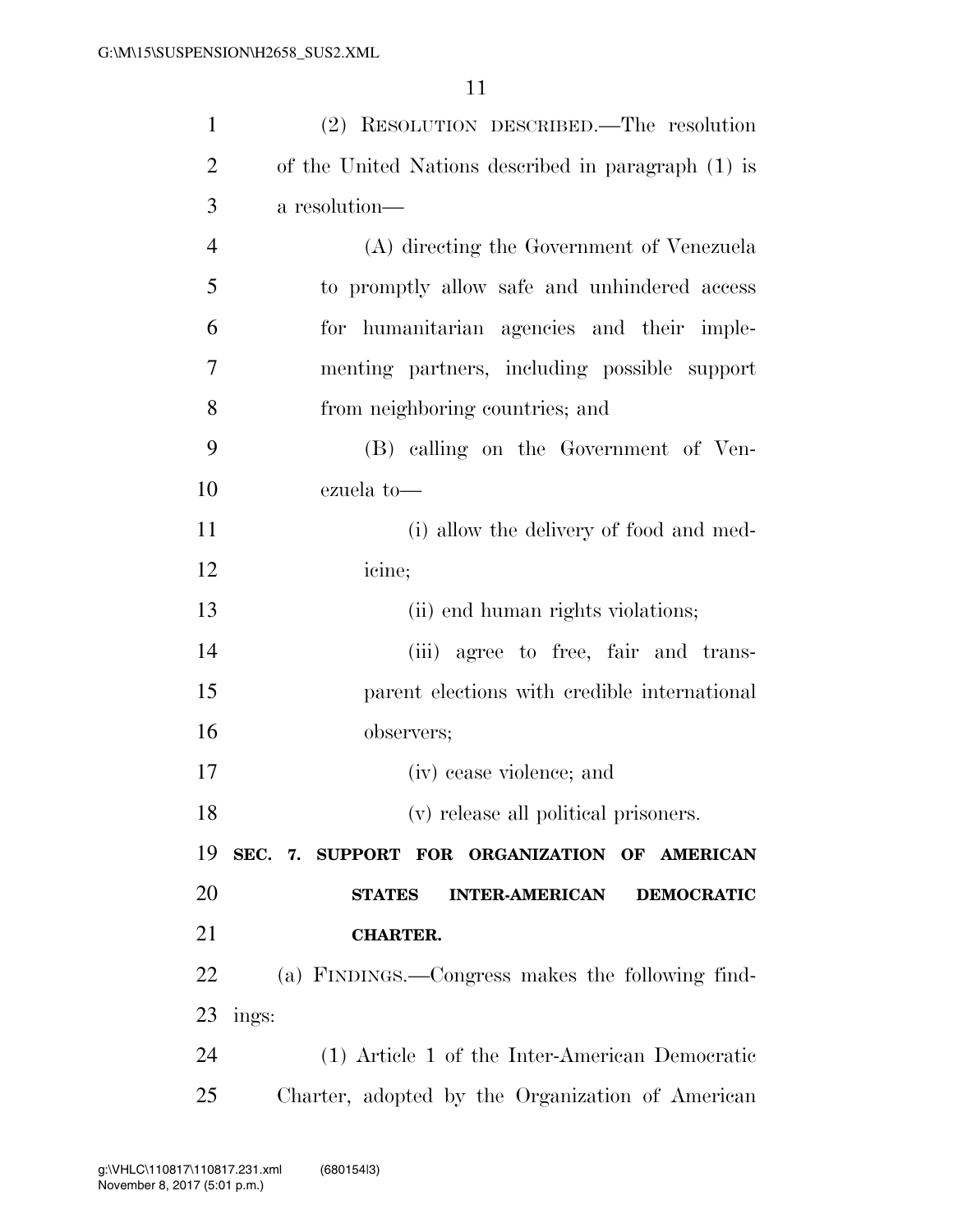States in Lima on September 11, 2001, affirms, ''The peoples of the Americas have a right to democ- racy and their governments have an obligation to promote and defend it.''.

 (2) Article 19 of the Inter-American Demo- cratic Charter states ''an unconstitutional interrup- tion of the democratic order or an unconstitutional alteration of the constitutional regime that seriously impairs the democratic order in a member state, constitutes, while it persists, an insurmountable ob- stacle to its government's participation in sessions of the General Assembly . . . and other bodies of the Organization.''.

 (3) Article 20 of the Inter-American Demo-cratic Charter provides—

 (A) ''In the event of an unconstitutional al- teration of the constitutional regime that seri- ously impairs the democratic order in a member state, any member state or the Secretary Gen- eral may request the immediate convocation of 21 the Permanent Council to undertake a collective assessment of the situation and to take such de-cisions as it deems appropriate.''; and

 (B) ''The Permanent Council, depending on the situation, may undertake the necessary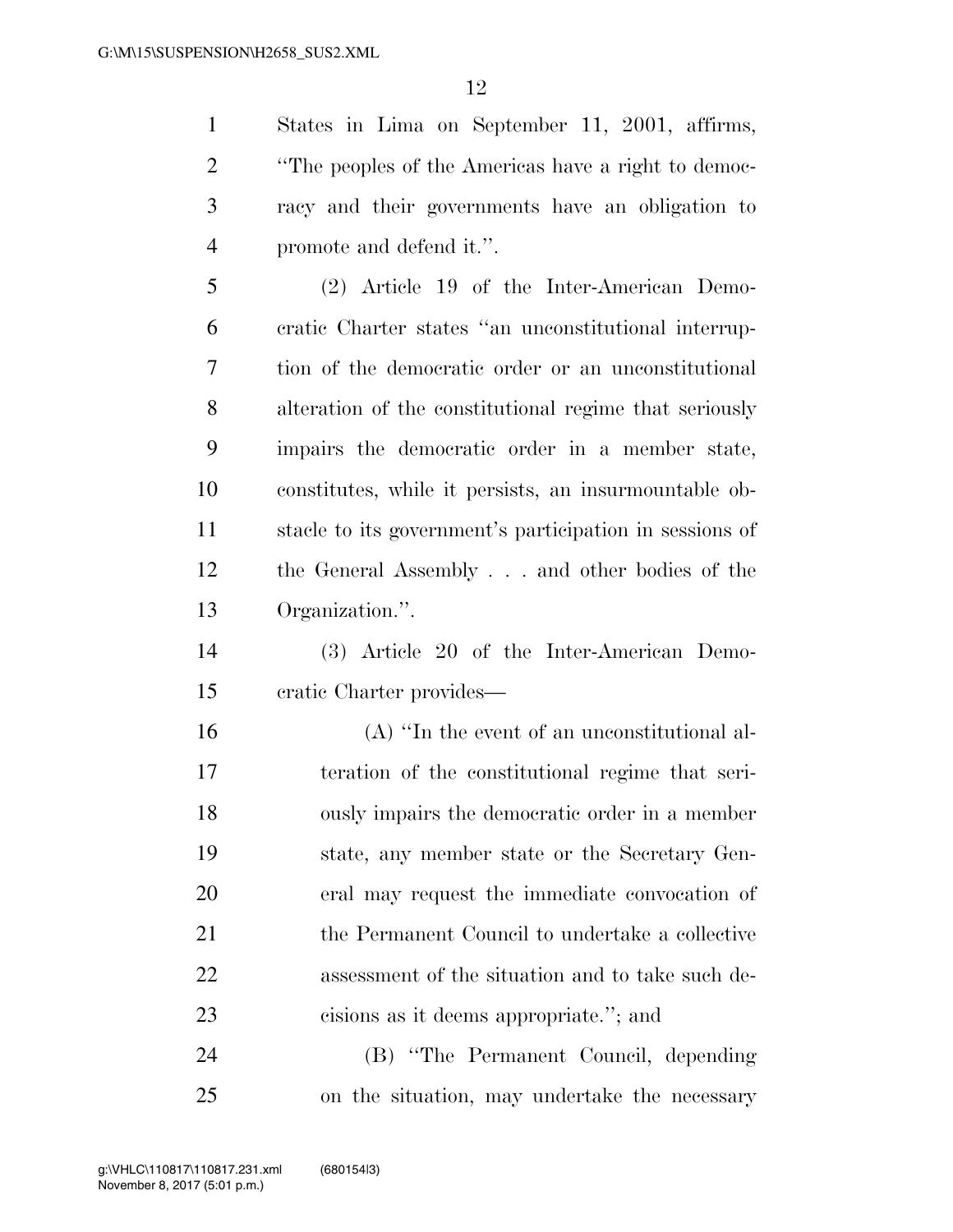| diplomatic initiatives, including good offices, to |
|----------------------------------------------------|
| foster the restoration of democracy.".             |

 (b) SENSE OF CONGRESS.—It is the sense of Con-gress that—

5 (1) Nicolás Maduro, the National Electoral Council of Venezuela, and the Supreme Tribunal of Justice of Venezuela have carried out systematic ef- forts to undermine, block, and circumvent the au- thorities and responsibilities of the Venezuelan Na- tional Assembly as mandated in the Constitution of the Bolivarian Republic of Venezuela;

12 (2) such efforts by Nicolás Maduro and the Su- preme Tribunal of Justice of Venezuela amount to an unconstitutional alternation of the constitutional regime that seriously impairs the democratic order in Venezuela; and

 (3) the Secretary of State, working through the United States Permanent Mission to the Organiza- tion of American States, should take additional steps to support ongoing efforts by the Secretary General of the Organization of American States—

 (A) to invoke the Inter-American Demo-cratic Charter;

 (B) to advance a collective assessment of the situation in Venezuela; and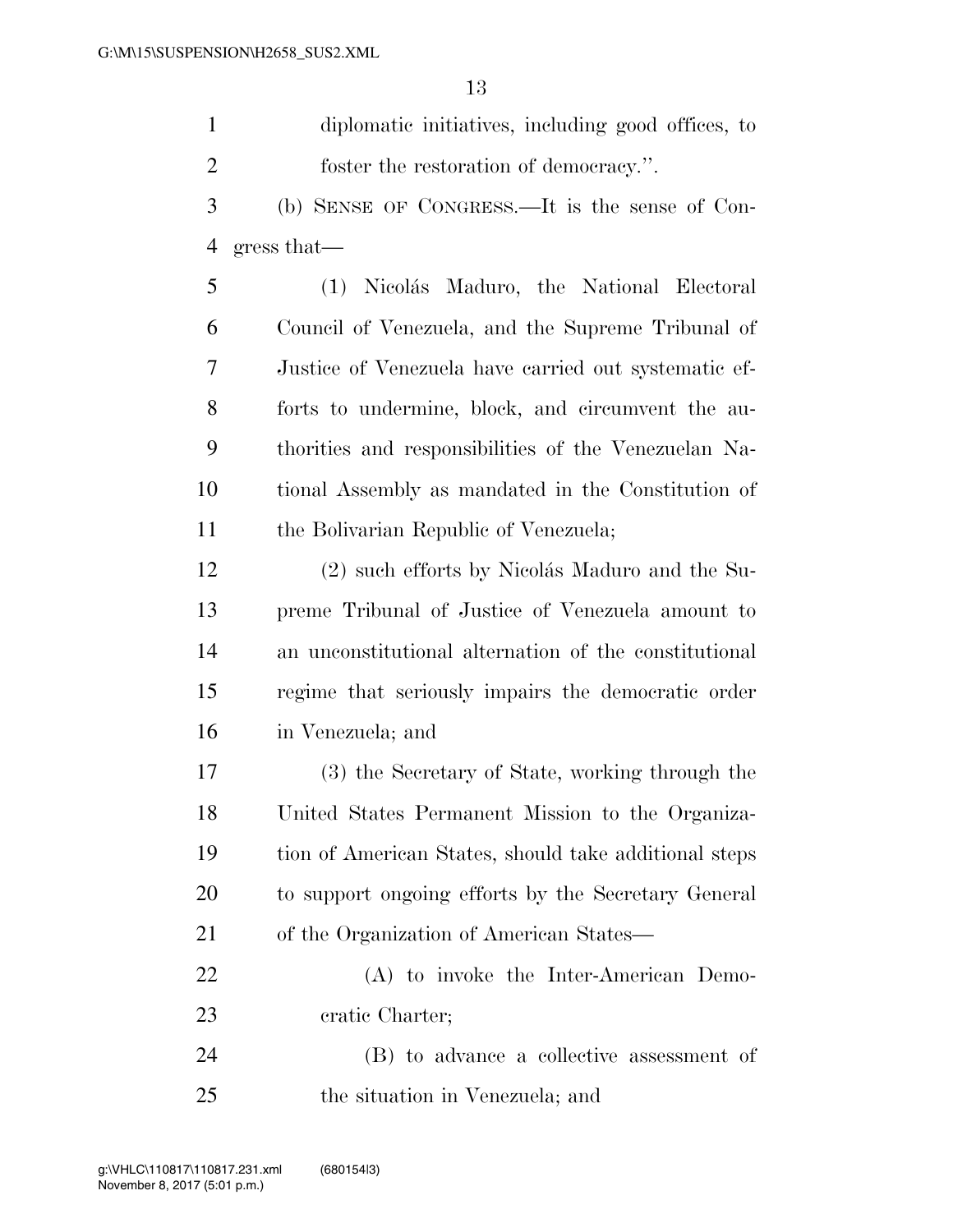(C) to promote diplomatic initiatives to foster the restoration of Venezuelan democracy. **SEC. 8. CONCERNS AND REPORT ON THE INVOLVEMENT OF VENEZUELAN OFFICIALS IN CORRUPTION AND ILLICIT NARCOTICS TRAFFICKING.**  (a) FINDINGS.—Congress makes the following find- ings: (1) The deterioration of governance in Ven- ezuela has been exacerbated by the involvement of senior officials of the Government of Venezuela, in- cluding members of the National Electoral Council, the judicial system, and the Venezuelan security forces, in acts of corruption and illicit narcotics traf- ficking and related money laundering. (2) In March 2015, the Department of the Treasury's Financial Crimes Enforcement Network determined that approximately \$2,000,000,000 had been siphoned from Venezuela's public oil company, 19 Petróleos de Venezuela S.A., in conjunction with its designation of the Banca Privada d'Andorra as a Foreign Financial Institution of Primary Money Laundering Concern. (3) On August 1, 2016, General Nestor Reverol, Venezuela's current Minister of Interior and

former National Guard commander, was indicted in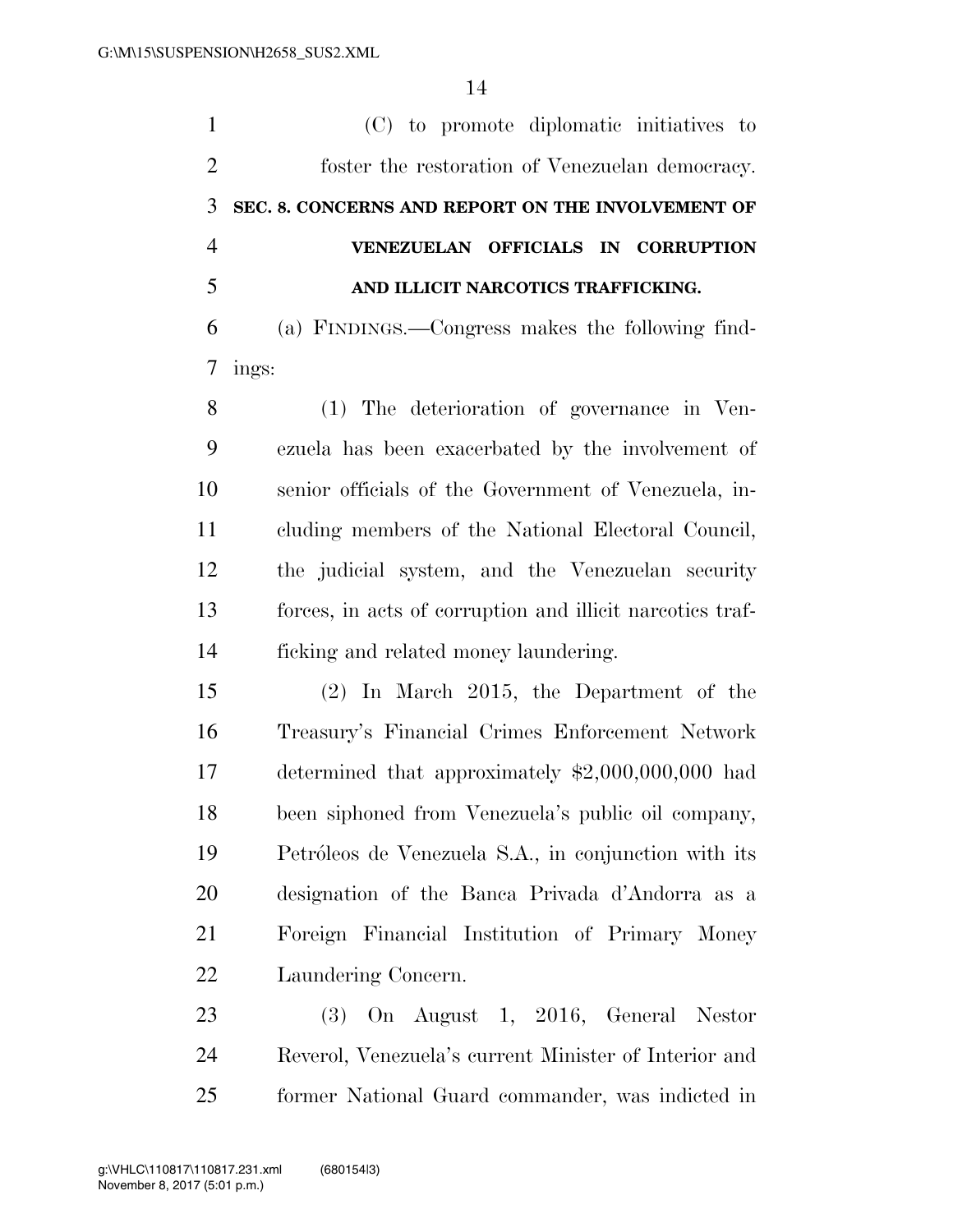a United States district court for participating in an international cocaine trafficking conspiracy.

 (4) On November 18, 2016, Franqui Francisco Flores de Freitas and Efrain Antonio Campo Flores, 5 nephews of Nicolás Maduro and Venezuelan First Lady Cilia Flores, were convicted in a United States district court on charges of conspiring to import co-caine into the United States.

 (5) On February 13, 2017, the Department of the Treasury's Office of Foreign Assets Control des- ignated Tareck Zaidan El Aissami Maddah for his involvement in illicit narcotics trafficking, pursuant to the Foreign Narcotics Kingpin Designation Act (21 U.S.C. 1901 et seq.; title VIII of Public Law 106–120).

 (6) The Department of the Treasury's Office of Foreign Assets Control has designated additional in- dividuals and senior Venezuelan officials for their in- volvement in illicit narcotics trafficking, pursuant to such Act, including—

 (A) Venezuelan national Samark Jose Lopez Bello, who is the primary front man and money launderer for Tareck Zaidan El Aissami Maddah;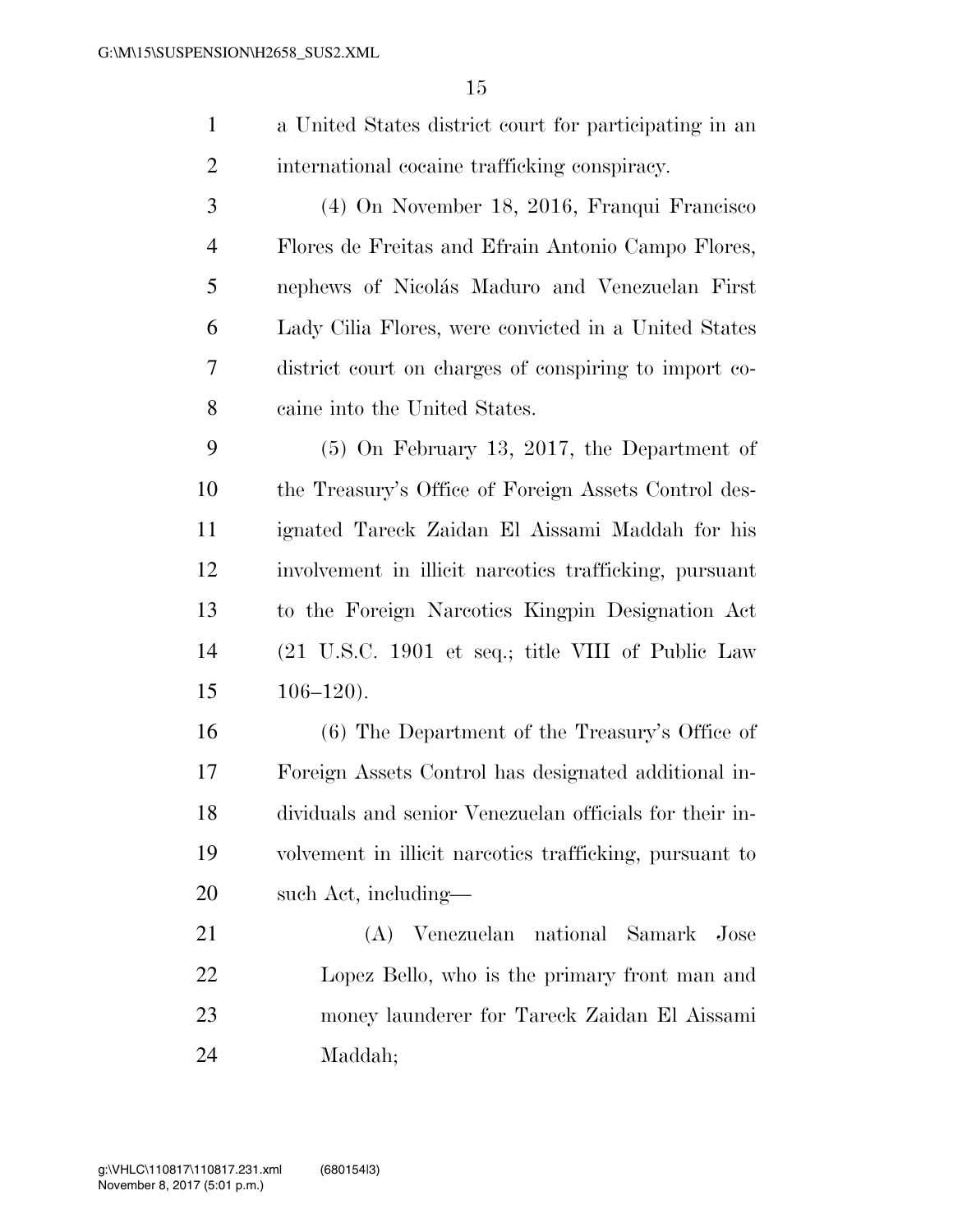| $\mathbf{1}$   | (B) Hugo Armando Carvajal Barrios, who                 |
|----------------|--------------------------------------------------------|
| $\overline{2}$ | is the current National Assembly Deputy and            |
| 3              | the former Director of Venezuela's Military In-        |
| $\overline{4}$ | telligence Directorate;                                |
| 5              | (C) Henry de Jesus Rangel Silva, who is                |
| 6              | the current Governor of Trujillo State and the         |
| $\overline{7}$ | former Director of Venezuela's Directorate of          |
| 8              | Intelligence and Prevention Services;                  |
| 9              | (D) Ramon Emilio Rodriguez Chacin, who                 |
| 10             | previously served as the Minister of Interior;         |
| 11             | and                                                    |
| 12             | (E) Freddy Alirio Bernal Rosales, who pre-             |
| 13             | viously served as the Mayor of the Libertador          |
| 14             | municipality of Caracas.                               |
| 15             | (7) On September 12, 2017, Ambassador Wil-             |
| 16             | liam Brownfield testified before the Senate Caucus     |
| 17             | on International Narcotics Control that drug traf-     |
| 18             | ficking organizations in Venezuela have "completely"   |
| 19             | penetrated virtually every security, law enforcement,  |
| 20             | and justice-related institution" and that "there will  |
| 21             | be no long-term, democratic, prosperous and secure     |
| 22             | solution in Venezuela until there is a solution to the |
| 23             | drug trafficking organization presence".               |
| 24             | (b) DEFINITIONS.—In this section:                      |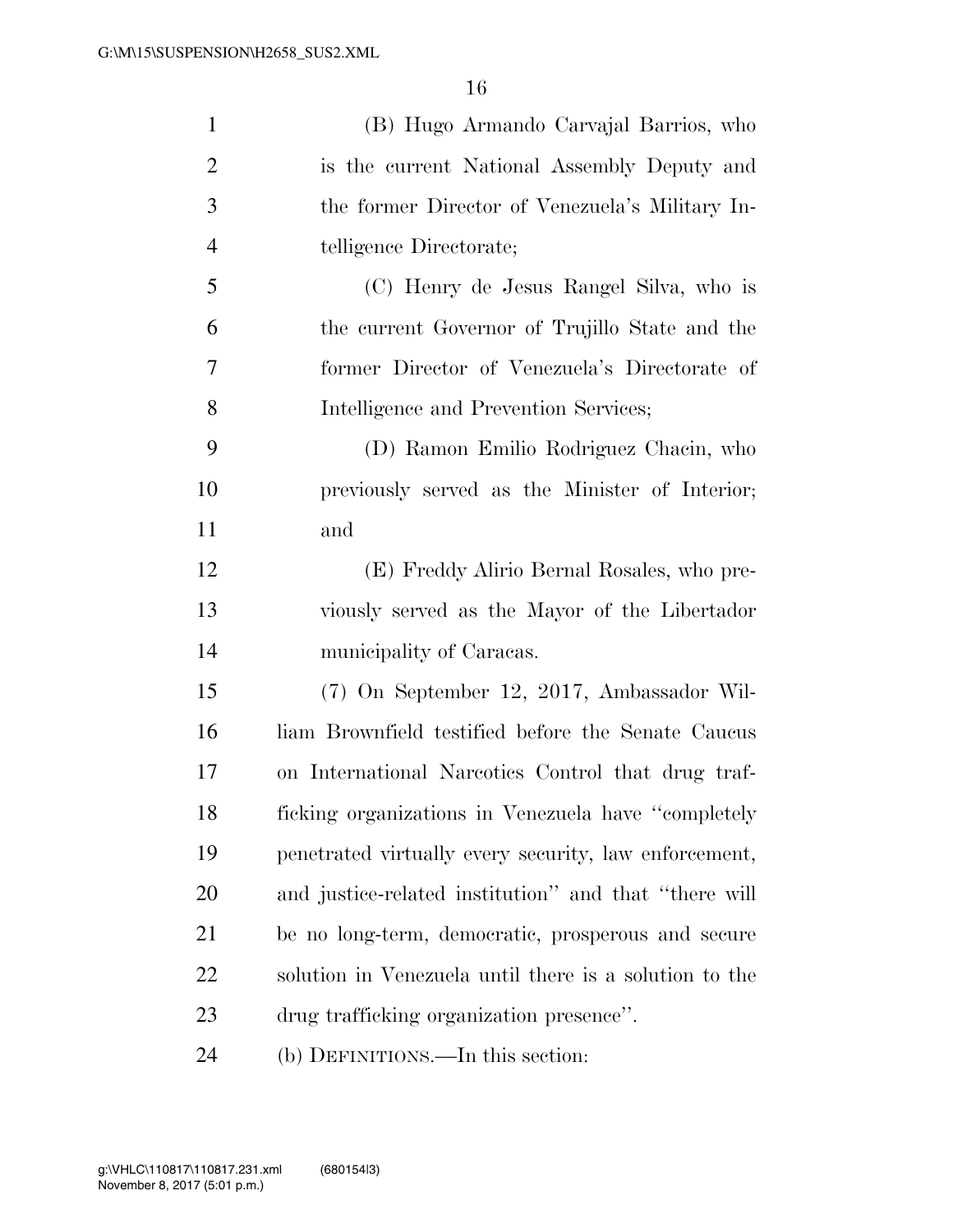| $\mathbf{1}$   | (1) CORRUPTION.—The term "corruption"                   |
|----------------|---------------------------------------------------------|
| $\overline{2}$ | means the extent to which public power is exercised     |
| 3              | for private gain, including by bribery, nepotism,       |
| $\overline{4}$ | fraud, or embezzlement.                                 |
| 5              | (2) GRAND CORRUPTION.—The term "grand                   |
| 6              | corruption" means corruption committed at a high        |
| 7              | level of government that—                               |
| 8              | (A) distorts policies or the central func-              |
| 9              | tioning of the country; and                             |
| 10             | (B) enables leaders to benefit at the ex-               |
| 11             | pense of the public good.                               |
| 12             | (c) REPORTING REQUIREMENT.—                             |
| 13             | (1) IN GENERAL.—Not later than 180 days                 |
| 14             | after the date of the enactment of this Act, the Sec-   |
| 15             | retary of State, acting through the Bureau of Intel-    |
| 16             | ligence and Research, and in consultation with the      |
| 17             | intelligence community (as defined in section $3(4)$ of |
| 18             | the National Security Act of 1947 (50 U.S.C.            |
| 19             | $(3003(4))$ , shall submit a report to Congress that    |
| 20             | describes the involvement of senior officials of the    |
| 21             | Government of Venezuela, including members of the       |
| 22             | National Electoral Council, the judicial system, and    |
| 23             | the Venezuelan security forces, in acts of corruption   |
| 24             | in Venezuela, with a specific emphasis on acts of       |
| 25             | grand corruption.                                       |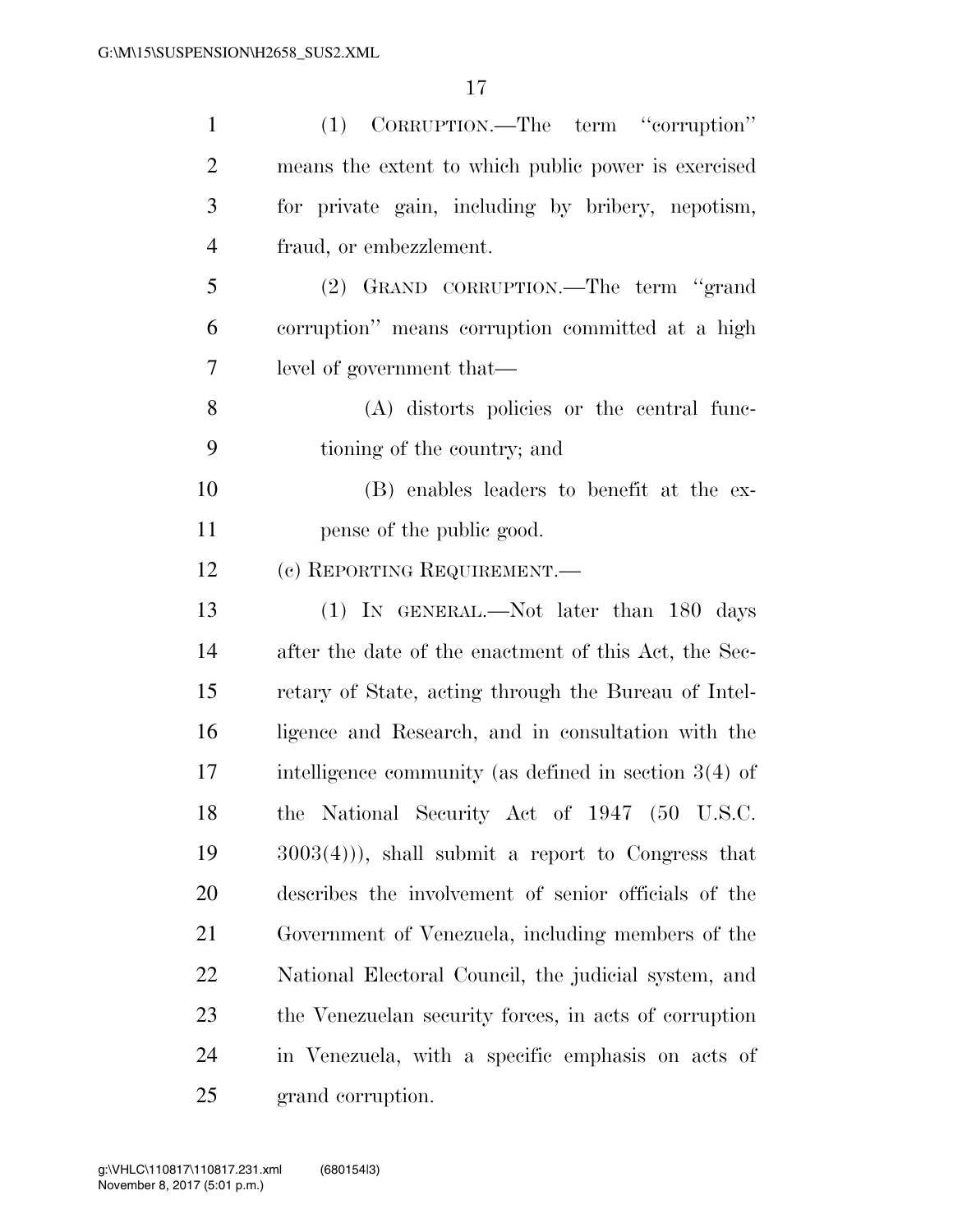| $\mathbf{1}$   | (2) ADDITIONAL ELEMENTS.—The report sub-                    |
|----------------|-------------------------------------------------------------|
| $\overline{2}$ | mitted under paragraph (1) shall—                           |
| 3              | (A) describe how the acts of corruption de-                 |
| $\overline{4}$ | scribed in the report pose direct challenges for            |
| 5              | United States national security and inter-                  |
| 6              | national security;                                          |
| 7              | (B) identify individuals that frustrate the                 |
| 8              | ability of the United States to combat illicit              |
| 9              | narcotics trafficking; and                                  |
| 10             | (C) include input from the Drug Enforce-                    |
| 11             | ment Administration, the Office of Foreign As-              |
| 12             | sets Control, and the Financial Crimes Enforce-             |
| 13             | ment Network.                                               |
| 14             | (3) FORM.—The report under paragraph (1)                    |
| 15             | shall be submitted in unclassified form, but may in-        |
| 16             | clude a classified annex. The unclassified portion of       |
| 17             | the report shall be made available to the public.           |
| 18             | SEC. 9. SANCTIONS ON PERSONS RESPONSIBLE FOR PUB-           |
| 19             | LIC CORRUPTION AND UNDERMINING DEMO-                        |
| 20             | CRATIC GOVERNANCE IN VENEZUELA.                             |
| 21             | (a) FINDING.—Executive Order $13692$ (50 U.S.C.             |
| 22             | 1701 note), which was signed on March 8, 2015, estab-       |
| 23             | lished sanctions against individuals responsible for under- |
| 24             | mining democratic processes and institutions and involved   |
| 25             | in acts of public corruption that were not included in the  |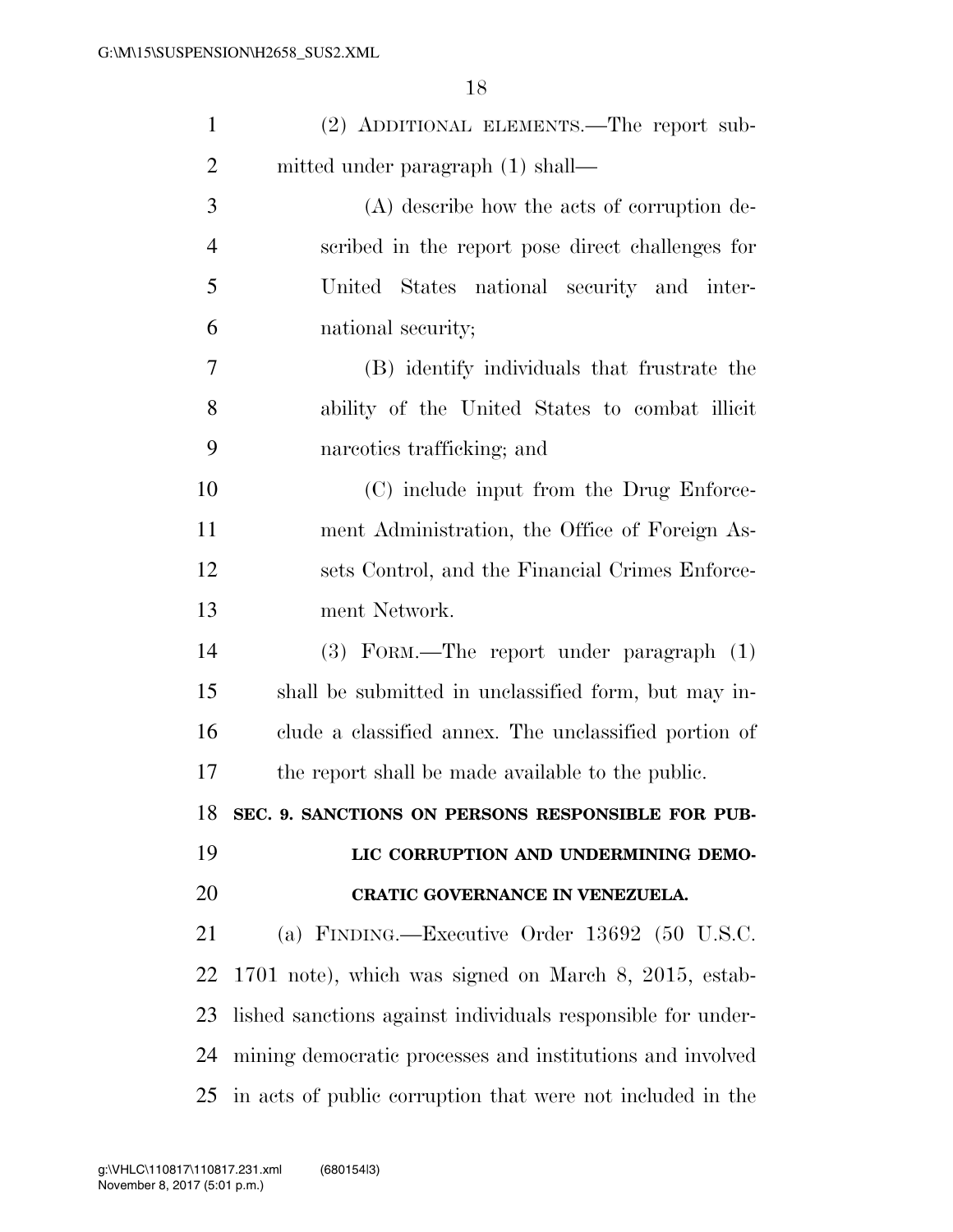| $\mathbf{1}$   | Venezuela Defense of Human Rights and Civil Society Act  |
|----------------|----------------------------------------------------------|
| $\overline{2}$ | of 2014 (Public Law 113–278).                            |
| 3              | (b) SANCTIONS.—Section 5 of the Venezuela Defense        |
| $\overline{4}$ | of Human Rights and Civil Society Act of 2014 (Public    |
| 5              | Law $113-278$ is amended—                                |
| 6              | $(1)$ in subsection $(a)$ —                              |
| 7              | (A) in paragraph $(2)$ , by striking "or" at             |
| 8              | the end;                                                 |
| 9              | (B) by redesignating paragraph (3) as                    |
| 10             | paragraph $(5)$ ;                                        |
| 11             | $(C)$ by inserting after paragraph $(2)$ the             |
| 12             | following:                                               |
| 13             | $\lq(3)$ is responsible for, or complicit in, ordering,  |
| 14             | controlling, or otherwise directing, significant actions |
| 15             | or policies that undermine democratic processes or       |
| 16             | institutions;                                            |
| 17             | $\lq(4)$ is a government official, or a senior asso-     |
| 18             | ciate of such an official, that is responsible for, or   |
| 19             | complicit in, ordering, controlling, or otherwise di-    |
| 20             | recting, acts of significant corruption, including the   |
| 21             | expropriation of private or public assets for personal   |
| 22             | gain, corruption related to government contracts or      |
| 23             | the extraction of natural resources, bribery, or the     |
| 24             | facilitation or transfer of the proceeds of corruption   |
| 25             | to foreign jurisdictions; or"; and                       |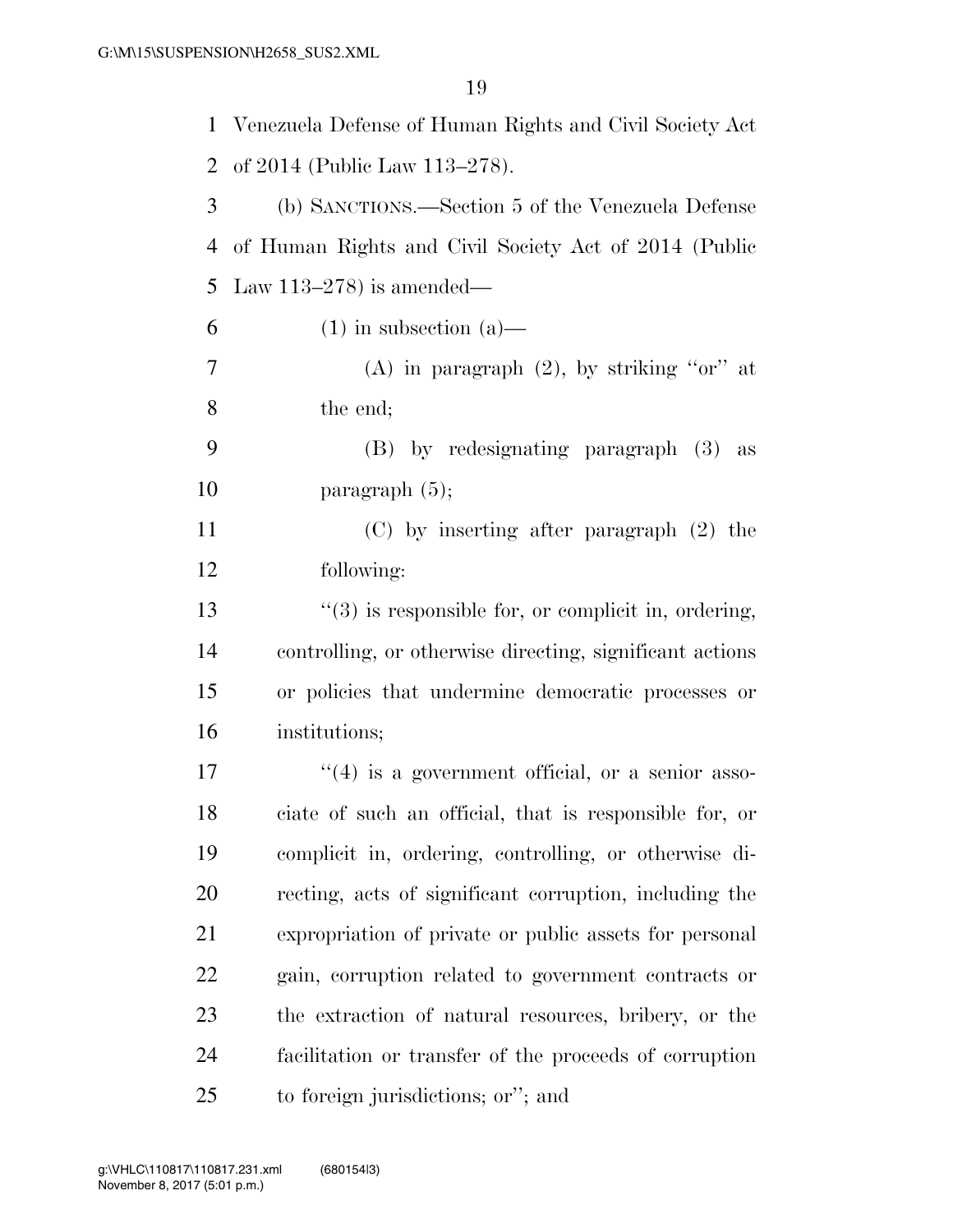| $\mathbf{1}$         | (D) in paragraph $(5)$ (as redesignated), by               |
|----------------------|------------------------------------------------------------|
| $\overline{2}$       | striking "paragraph $(1)$ or $(2)$ " and inserting         |
| 3                    | "paragraph $(1)$ , $(2)$ , $(3)$ , or $(4)$ "; and         |
| $\overline{4}$       | $(2)$ in subsection (e), by striking "December 31,         |
| 5                    | 2019" and inserting "December 31, 2022".                   |
| 6                    | (c) SENSE OF CONGRESS.—It is the sense of Con-             |
| 7                    | gress that the President and Secretary of State should     |
| 8                    | seek to encourage partner countries of the Organization    |
| 9                    | of American States, the European Union, and the United     |
| 10                   | Nations to impose sanctions with respect to Venezuelan     |
| 11                   | individuals that are similar to sanctions imposed by the   |
| 12                   | United States with respect to such Venezuelan individuals. |
|                      |                                                            |
|                      | SEC. 10. CONCERNS OVER PDVSA TRANSACTIONS WITH             |
|                      | ROSNEFT.                                                   |
|                      | (a) FINDINGS.—Congress makes the following find-           |
| 13<br>14<br>15<br>16 | ings:                                                      |
| 17                   | (1) In late 2016, Venezuelan state-owned oil               |
| 18                   | company Petróleos de Venezuela, S.A. (referred to in       |
| 19                   | this section as "PDVSA"), through a no-compete             |
| 20                   | transaction, secured a loan from Russian govern-           |
| 21                   | ment-controlled oil company Rosneft, using 49.9 per-       |
| 22                   | cent of PDVSA's American subsidiary, CITGO Pe-             |
| 23                   | troleum Corporation, including its assets in the           |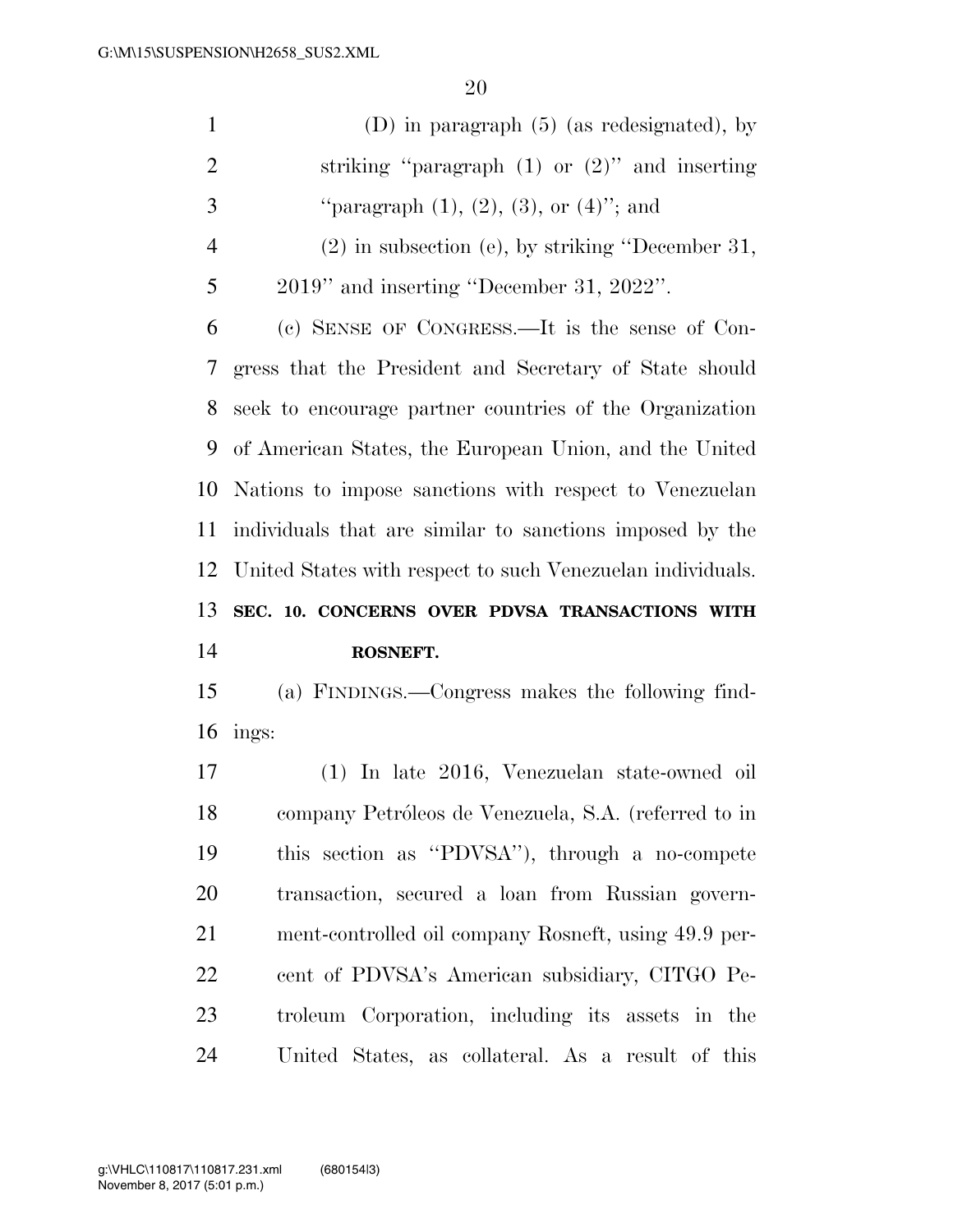transaction, 100 percent of CITGO is held as collat-eral by PDVSA's creditors.

 (2) CITGO, a wholly owned subsidiary of PDVSA, is engaged in interstate commerce and owns and controls critical energy infrastructure in 19 States in the United States, including an exten- sive network of pipelines, 48 terminals, and 3 refin- eries, with a combined oil refining capacity of 749,000 barrels per day. CITGO's refinery in Lake Charles, Louisiana is the sixth largest refinery in the United States.

 (3) The Department of the Treasury imposed sanctions on Rosneft, which is controlled by the Rus- sian Government, and its Executive Chairman, Igor Sechin, following Russia's military invasion of Ukraine and its illegal annexation of Crimea in 2014.

 (4) The Department of Homeland Security has designated the energy sector as critical to United States infrastructure.

 (5) The growing economic crisis in Venezuela raises the probability that the Government of Ven- ezuela and PDVSA will default on their inter-national debt obligations, resulting in a scenario in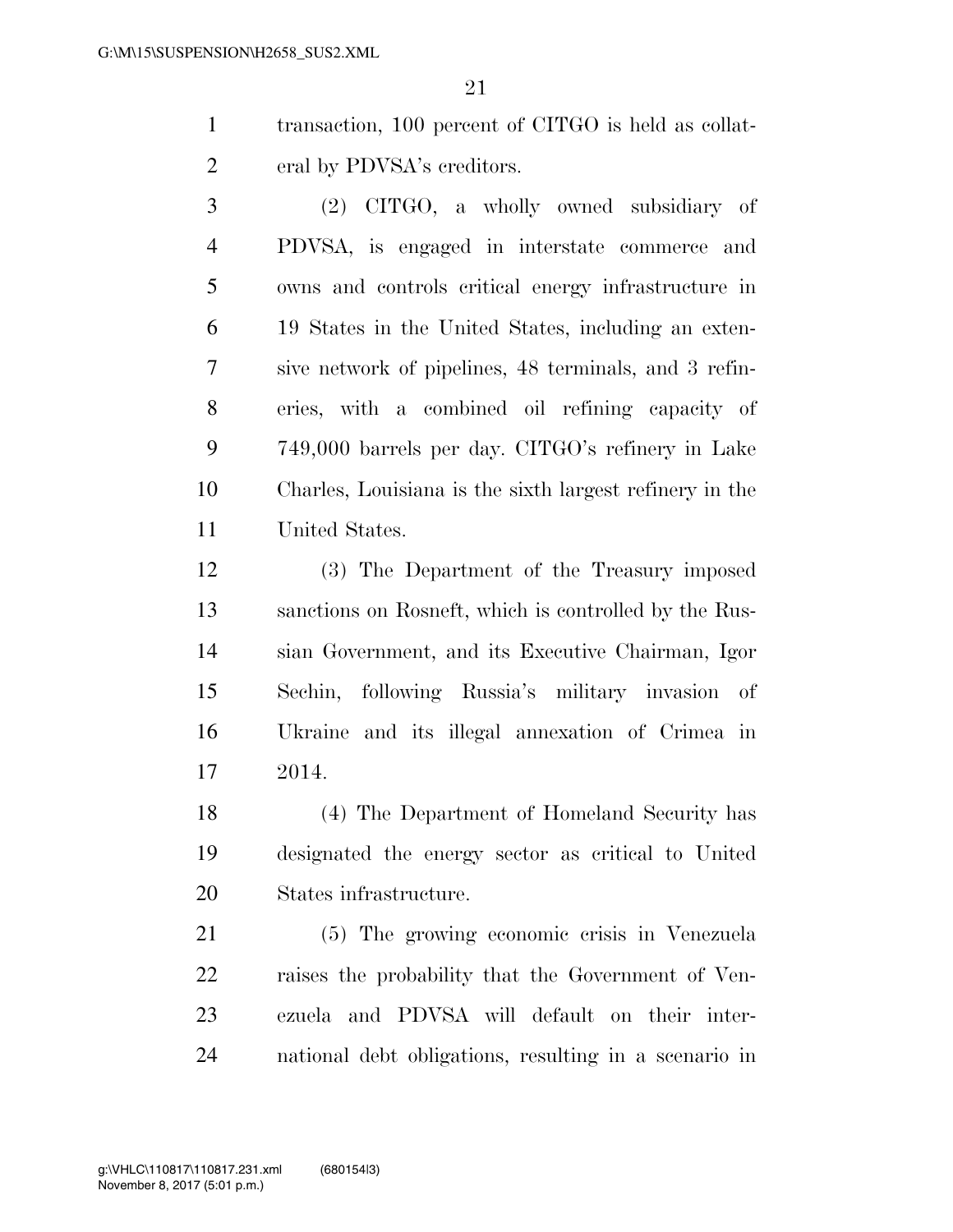which Rosneft could come into control of CITGO's United States energy infrastructure holdings. (b) SENSE OF CONGRESS.—It is the sense of Con- gress that— (1) control of critical United States energy in-

 frastructure by Rosneft, a Russian government-con- trolled entity currently under United States sanc- tions, would pose a significant risk to United States national security and energy security;

 (2) the President should take all necessary steps to prevent Rosneft from gaining control of critical United States interstate energy infrastruc-ture;

 (3) a default by PDVSA on its loan from Rosneft, resulting in Rosneft coming into possession of PDVSA's United States CITGO assets, would warrant careful consideration by the Committee on Foreign Investment in the United States;

 (4) if PDVSA defaults on its debt obligations, the Department of the Treasury's Office of Foreign Asset Control should review CITGO's transactions with United States persons to assess and ensure compliance with United States sanctions policies and regulations; and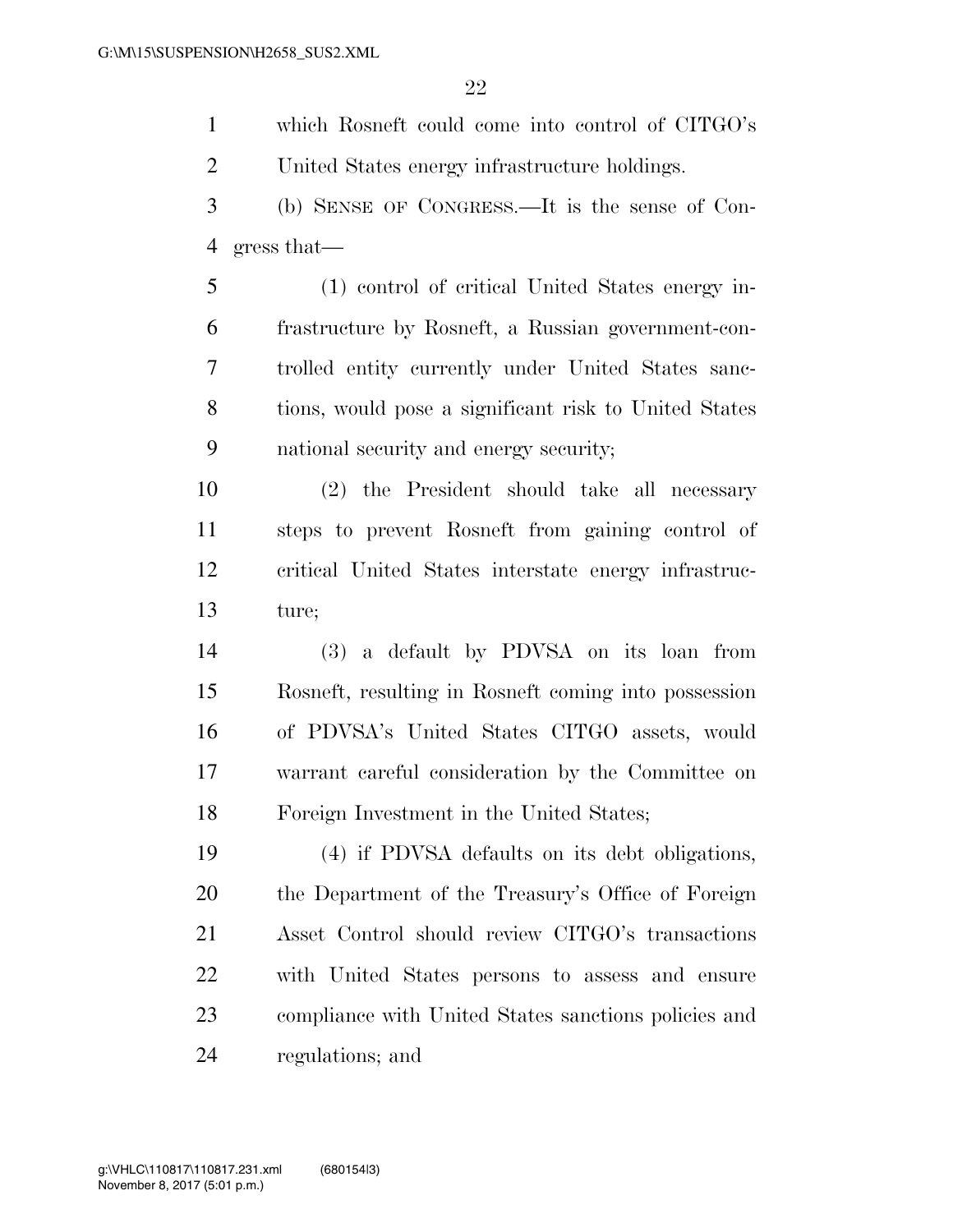(5) the Department of Homeland Security should conduct an assessment of the security risks posed by foreign control of CITGO's United States energy infrastructure holdings and keep the relevant committees of Congress fully informed of its findings and any subsequent strategy to address vulnerabilities to United States energy security as a result.

### **SEC. 11. REPORT ON ACTIVITIES OF CERTAIN GOVERN-MENTS IN VENEZUELA.**

 (a) IN GENERAL.—Not later than 180 days after the date of the enactment of this Act, the Secretary of State, acting through the Bureau of Intelligence and Research of the Department of State and in consultation with the intelligence community, shall submit to Congress a report that describes the full extent of cooperation by the Govern- ments of the Russian Federation, the People's Republic of China, Cuba, and Iran with the Government of Ven-ezuela and the Venezuelan armed forces.

 (b) FORM.—The report under subsection (a) shall be submitted in unclassified form, but may include a classi- fied annex. The unclassified portion of the report shall be made available to the public.

 (c) DEFINITION.—In this section, the term ''intel-ligence community'' has the meaning given such term in